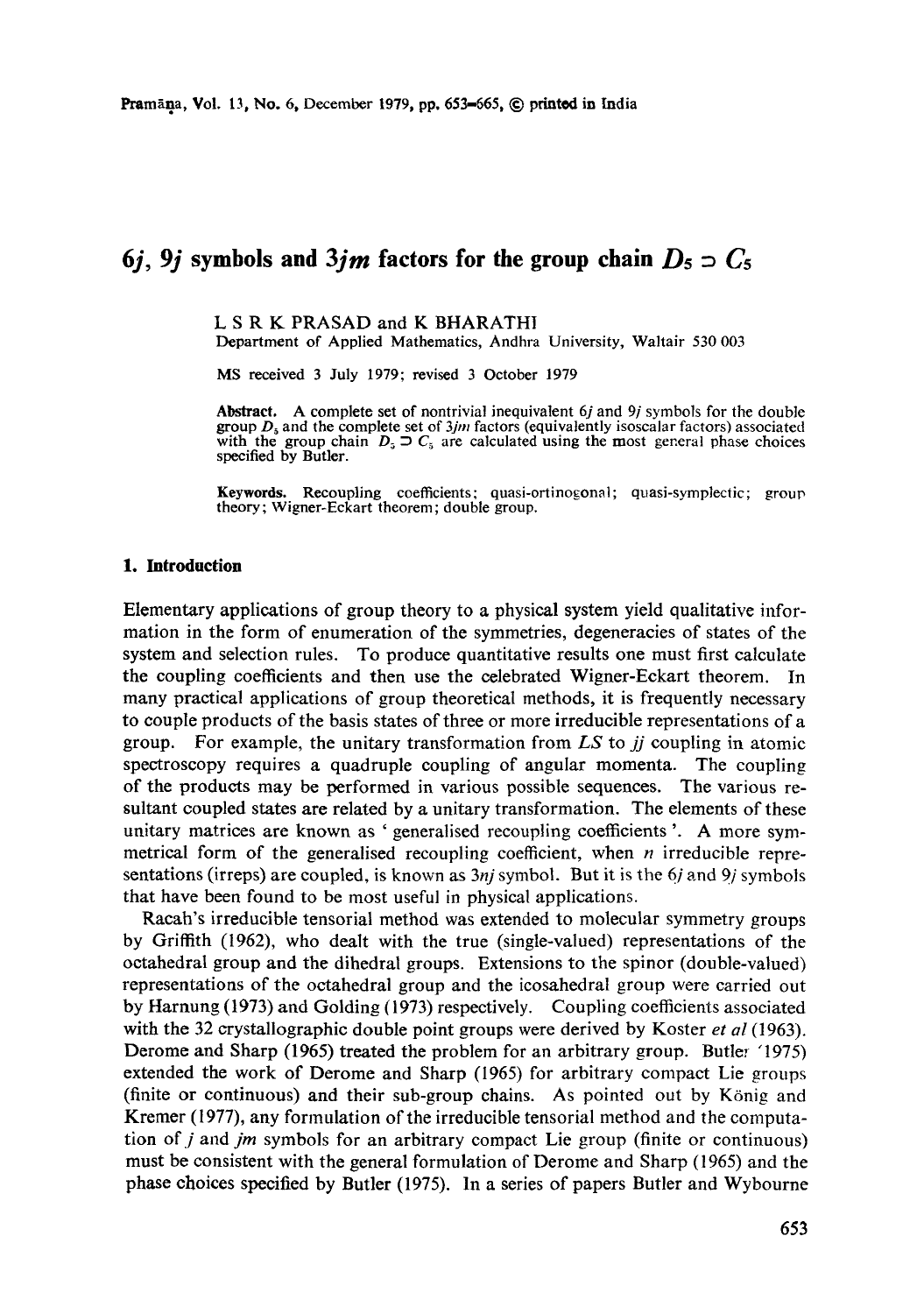established a systematic methodology for computing 6j symbols and *3jm* factors in a group-subgroup chain (Butler and Wybourne 1976a) and applied their method to SO<sub>3</sub> (Butler 1976) and SO<sub>3</sub>  $\supset T \supset C_3 \supset C_1$  (Butler and Wybourne 1976b).

Consideration of a group-subgroup chain throws light on the structural significance of the system under consideration and leads to a separation of the multiplicity, thus solving the problem of labelling of the basis states.

The  $6j$ ,  $9j$  and  $3jm$  symbols (equivalently  $W$ ,  $X$  and  $V$  coefficients) are known only for a few non-crystallographic point groups. While discussing the aromatic hydrocarbons, Griffith (1962) proposed a scheme for naphthalene in which the  $\pi$ -electron system has symmetry group  $D_{10<sub>n</sub>} (= D_{10} \times C_{i}$  and  $D_{10} = D_{5} \times C_{2}$ . The group  $D_{5d}$ is the same as  $D_5 \times C_i$  and ferrocene (Fe(C<sub>5</sub>H<sub>5</sub>)<sub>2</sub>) is an example of a physical system having  $D_{5d}$  as symmetry group. To calculate the 6*j*, 9*j* and 3*jm* symbols of  $D_{10}$  and  $D_{5d}$ , it would suffice if we calculate the 6j, 9j and 3jm symbols of  $D_5$ . We calculate these symbols taking the group independently whereas Golding and Newmareh (1977)<sup>†</sup> calculated  $\bar{V}$  coupling coefficients for  $D_n^*$ ,  $C_n^*$  and  $T^*$  using the fact that they are subgroups of the special unitary group SU(2). In this paper, the non-crystallographic double point group  $D_5$  is considered and its 6*j*, 9*j* symbols and 3*jm* factors for the chain  $D_5 \supset C_5$  are completely evaluated following the systematic method developed by Butler and Wybourne and thc phase choices of Butler (1975). In this method, the calculation of 6*j*, 9*j* symbols and 3*jm* factors do not require any specific choice of bases for the irreps of the group considered. Their calculation depends entirely on the characters of the irreps. For any physical application which use coupling coefficients, one has to choose suitable bases for only the irreps of the lowest group in the chain  $(C_5$  in the case considered in this paper) and then using the resulting coupling coefficients and the *3jm* factors for the chains, one can calculate the coupling coefficients of the largest group in the chain  $(D_5$  in the case considered in this paper).

In § 2 we calculate the 2*j* and 3*j* symbols for the double group  $D_5$ . A set of fundamental 6j symbols are calculated and then a complete set of primitive 6j symbols are obtained for  $D<sub>5</sub>$  using the orthogonality and Racah back coupling relations. All the nontrivial inequivalent 6j symbols are computed by a recursive method with the help of primitives.

For any group, the *9j* symbol can be expressed as a sum of products of three 6j symbols (equation 10.3 of Butler 1975). But the expression including all the phases and permutational matrices was not given by Butler. Hence we rederive it in  $\S$  3. Using this expression and 6*j* symbols of  $D_5$  we calculate the 9*j* symbols of the double group  $D_5$ . We have also derived some general expressions satisfied by the  $9j$  symbols, similar to equations 8.15 to 8.18 of Griffith (1962), using the most general phases of Butler (1975).

In § 4, all the 2jm factors for the group chain  $D_5 \supset C_5$  are calculated. The set of primitive *3jm* factors is derived from the orthogonality relations and symmetry properties of *3jm* factors. The complete set of nontrivial inequivalent *3jm* factors for  $D_5$   $\supset C_5$  are then calculated using a recursion relation. The notation and terminology

tGolding and Newmarch claim that their identification of  $\Gamma$  in the exponent with the J values of the Ket vector defining  $|\Gamma_a\rangle$  automatically gives the correct transformation properties for  $\tilde{V}$ coefficients under permutation i.e. if the coupling is symmetric the sum of the J values is even and if antisymmetric it is odd. Unfortunately this claim was found to be failing in the case of the double **group Ds.**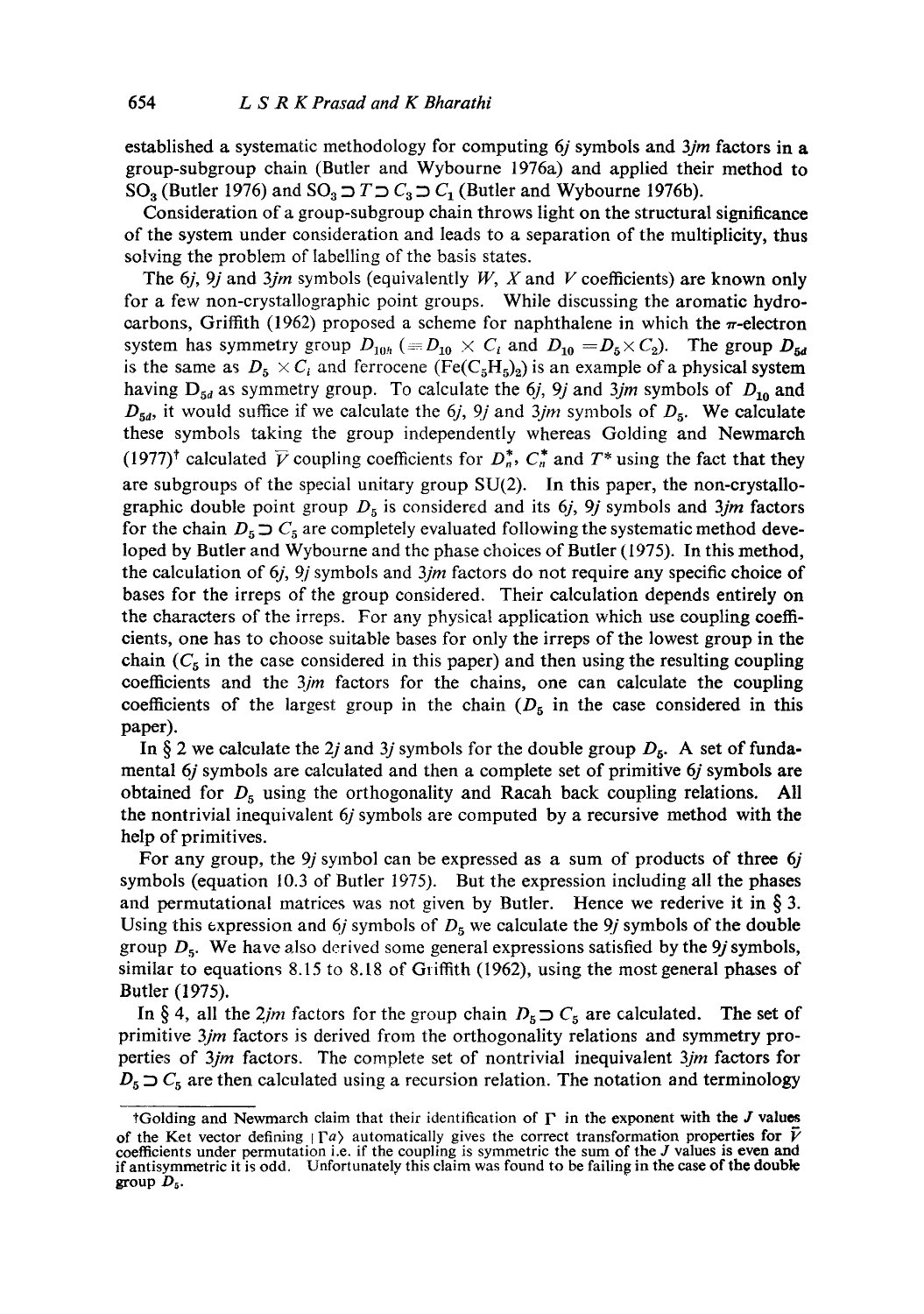used in this paper is mostly that of Butler (1975) and Butler and Wybourne (1976a). The character table for  $D_5$  is taken from Herzberg (1966).

## **2.** 6j symbols for  $D_5$  double group

The double point group  $D_5$  is a non-simply reducible group. The multiplication table\* and the symmetric, antisymmetric terms of the kronecker square  $\Gamma_i^{\times}$  are given in tables 1 and 2 respectively. Herzberg's notation for indicating the irreducible representations is given in the parentheses of the first column of table 1. The irreducible representations (irreps) of a finite group are classified (Butler and King 1974) into orthogonal, symplectic or complex by the evaluation of Frobenius-Sehur invariant (Hamermesh 1962)  $C_{\Gamma}$  and we assign the 2*j* symbol  $\phi_{\Gamma}$  the value of  $C_{\Gamma}$  in the first two cases. In the third case, when the irreps are complex, the 2j symbol  $\phi_{\Gamma}$  is determined using the relation  $\phi_{\Gamma_1}$   $\phi_{\Gamma_2}$   $\phi_{\Gamma_3}$  = 1 (equation (8.10) of Butler 1975) and we name the irreps as quasi-orthogonal or quasi-symplectic according as  $\phi_{\Gamma} = \pm 1$ .

The permutational symmetries of the *3jm* symbol are given by

$$
(\lambda_a \lambda_b \lambda_c)_{\dot{sl}_a i_b i_c} = \sum_r \{ (\pi) \lambda_1 \lambda_2 \lambda_3 \}_{sr} (\lambda_1 \lambda_2 \lambda_3)_{r i_1 i_2 i_3}
$$

where  $\pi$  is a permutation of 1, 2, 3. Using the phase convention of Butler (1975), when  $\lambda_1$ ,  $\lambda_2$  and  $\lambda_3$  are all distinct and none of them is a scalar representation we have

(i) 
$$
\{ (\pi) \lambda_1 \lambda_2 \lambda_3 \}_{rs} = \delta_{rs}
$$
 for  $\pi$  even,  
\n
$$
= \theta (\lambda_1 \lambda_2 \lambda_3 r) \delta_{rs}
$$
 for  $\pi$  odd,  
\nwhere  
\n
$$
\theta (\lambda_1 \lambda_2 \lambda_3 r) = \pm 1
$$
 (1)

or (ii)  $\{(\pi) \lambda_1 \lambda_2 \lambda_3\}_{rs} = \delta_{rs}$  for  $\pi$  odd or even.

|                                          | $\Gamma_1$ | $\Gamma_{2}$ | $\Gamma_{3}$                                           | $\Gamma_4$ $\Gamma_5$                       |                   | $\Gamma_{\rm s}$   | $\Gamma$                                               | $\Gamma_{s}$                                                        |
|------------------------------------------|------------|--------------|--------------------------------------------------------|---------------------------------------------|-------------------|--------------------|--------------------------------------------------------|---------------------------------------------------------------------|
| $\Gamma_1(A_1)$                          | $\Gamma_1$ | $\Gamma_{2}$ | $\Gamma_{\rm s}$                                       | $\Gamma_4$                                  | $\Gamma_5$        | $\Gamma_{\bullet}$ | $\Gamma_7$                                             | $\Gamma_{3}$                                                        |
| $\Gamma_2(A_2)$                          |            | $\Gamma_1$   | $\Gamma_{\rm s}$                                       | $\Gamma_4$                                  | $\Gamma_{\alpha}$ | $\Gamma_5$         | $\Gamma_{7}$                                           | $\Gamma_{s}$                                                        |
| $\Gamma_{3}(E_{1})$                      |            |              | $\Gamma_1 + \Gamma_2 + \Gamma_4$ $\Gamma_3 + \Gamma_4$ |                                             | $\Gamma_{s}$      | $\Gamma_{\rm s}$   | $\Gamma$ <sub>2</sub> + $\Gamma$ <sub>8</sub>          | $\Gamma_{\mathfrak{s}}+\Gamma_{\mathfrak{s}}+\Gamma_{\mathfrak{r}}$ |
| $\Gamma_4(E_2)$                          |            |              |                                                        | $\Gamma_1 + \Gamma_2 + \Gamma_3$ $\Gamma_7$ |                   | $\Gamma_{7}$       | $\Gamma_5 + \Gamma_6 + \Gamma_8$ $\Gamma_7 + \Gamma_8$ |                                                                     |
| $\Gamma_{\rm s}$ } (E <sub>5/s</sub> ) — |            |              |                                                        |                                             | $\Gamma_{2}$      | $\Gamma_{1}$       | $\Gamma_1$                                             | $\Gamma_{\rm s}$                                                    |
| $\Gamma_7(E_{1/2})$                      |            |              |                                                        |                                             |                   |                    | $\Gamma_1 + \Gamma_2 + \Gamma_3$                       | $\Gamma_{3}+\Gamma_{4}$                                             |
| $\Gamma_{s}(E_{a/2})$                    |            |              |                                                        |                                             |                   |                    |                                                        | $\Gamma_1+\Gamma_2+\Gamma_4$                                        |

Table 1. Multiplication table for the double group  $D_5$ 

\*There are some misprints in the multiplication table of Herzberg (1966),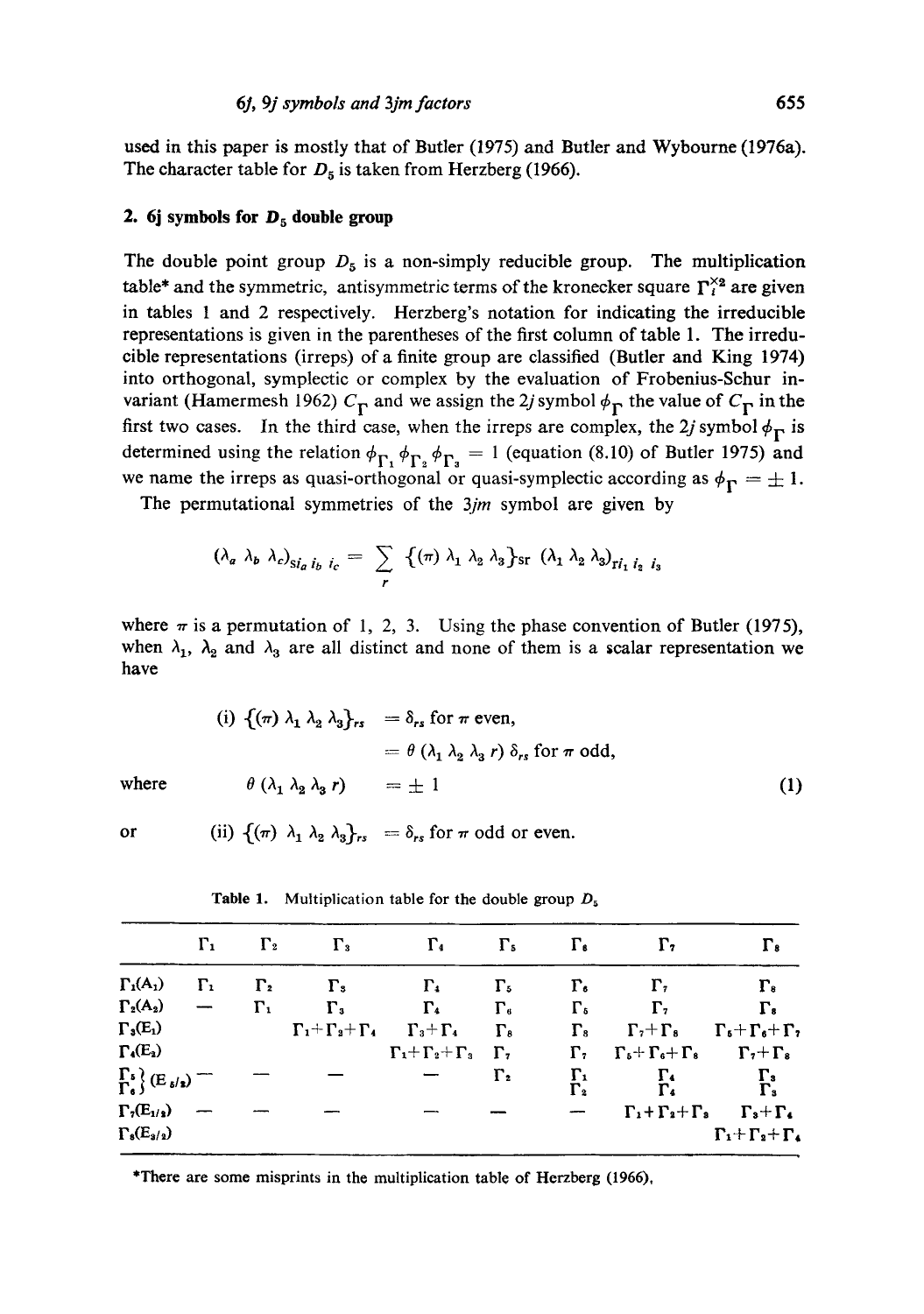| Fι               | Symmetric             |              | Antisymmetric $\phi_c$   | Type                 | Power |
|------------------|-----------------------|--------------|--------------------------|----------------------|-------|
| $\Gamma_1$       | г.                    |              | -! 1                     | Orthogonal           |       |
| $\Gamma_2$       | г.                    |              | -51                      | $\ddot{\phantom{1}}$ |       |
| г.               | $\Gamma_1 + \Gamma_4$ | $\Gamma_{2}$ |                          | , ,                  |       |
| г.               | $\Gamma_4 + \Gamma_3$ | $\Gamma_{2}$ | -4- 1                    | , ,                  |       |
| Г.               | $\Gamma_{2}$          |              | $- -$                    | Quasi-symplectic     |       |
| г.               | $\Gamma_{2}$          |              | $\overline{\phantom{a}}$ | , ,                  |       |
| г,               | $\Gamma_2 + \Gamma_3$ | г.           | — 1                      | Symplectic           |       |
| $\Gamma_{\rm s}$ | $\Gamma_2+\Gamma_4$   |              | $-$                      | , ,                  |       |

Table 2, Reduction of the kronecker squares, classification and powers of IRs of the double group  $D_5$ 

If one of them is a scalar representation then

$$
\{(\pi)\lambda\lambda^*\,1\}_{11}=\theta\,(\lambda\lambda^*\,1,\,1)=\phi_{\lambda}=\pm\,1.
$$

If two of the three irreps are equal, the value of the 3j symbol  $\theta$  ( $\lambda \lambda \lambda'$ , r) is equal to  $+1$  according as the rth term of  $\lambda^*$  occurs in the symmetric or antisymmetric part of the product  $\lambda \times \lambda$  respectively. If we can select a set of 1*j* symbols  $(-1)^{\lambda}$ such that

$$
\phi_{\lambda} = (-1)^{2\lambda}
$$
\n
$$
\theta (\lambda_1 \lambda_2 \lambda_3 r) = (-1)^{\lambda_1 + \lambda_2 + \lambda_3 + r - 1}
$$
\n(3)

then the arbitrary choice of phase in (1) is removed. But in the case of  $D_5$  we cannot select a set of 1*j* symbols  $(-1)^{\lambda}$  satisfying the equations (2) and (3). Therefore we use Butler's second choice of phase namely

 $\{\left(\pi\right) \lambda_1 \lambda_2 \lambda_3\}_{rs} = \delta_{rs}$  for  $\pi$  odd or even,

in the case of  $\lambda_1$ ,  $\lambda_2$  and  $\lambda_3$  are all distinct and none of them is a scalar representation.

The spin representation  $\Gamma_7$  of  $D_5$  is a faithful representation and may be chosen as primitive irrep (Butler and Wybourne 1976a). Power of an irrep  $\lambda$  is defined as the minimum positive integer  $n$  such that

$$
\epsilon^{\times n} \supset \lambda \text{ or } (\epsilon^*)^{\times n} \supset \lambda
$$

where  $\epsilon$  is the primitive irrep. The power of all the irreps of  $D_5$  are given in table 2. A primitive 6j symbol has the primitive irrep at least once but do not contain the scalar representation. The trivial 6j symbol being proportional to the 3*j* symbol are known from equation  $(17)$ <sup>\*\*</sup> of Butler and Wybourne (1976a).

Out of 51 non-trivial inequivalent 6j symbols of  $D_5$ , 31 are primitives. Using the orthogonality and Racah back-coupling relations (equations (25) and (26) of Butler

$$
\begin{Bmatrix} \lambda_1 & \lambda_2 & \lambda_3 \\ \lambda_2^* & \lambda_1 & 1 \end{Bmatrix} 11rs = |\lambda_1 \lambda_2|^{-1/2} \bigoplus (\lambda_1 \lambda_2 \lambda_3, r) \delta_r s.
$$

<sup>\*\*</sup>Equation (17) of Butler and Wybourne (1976a) should be read as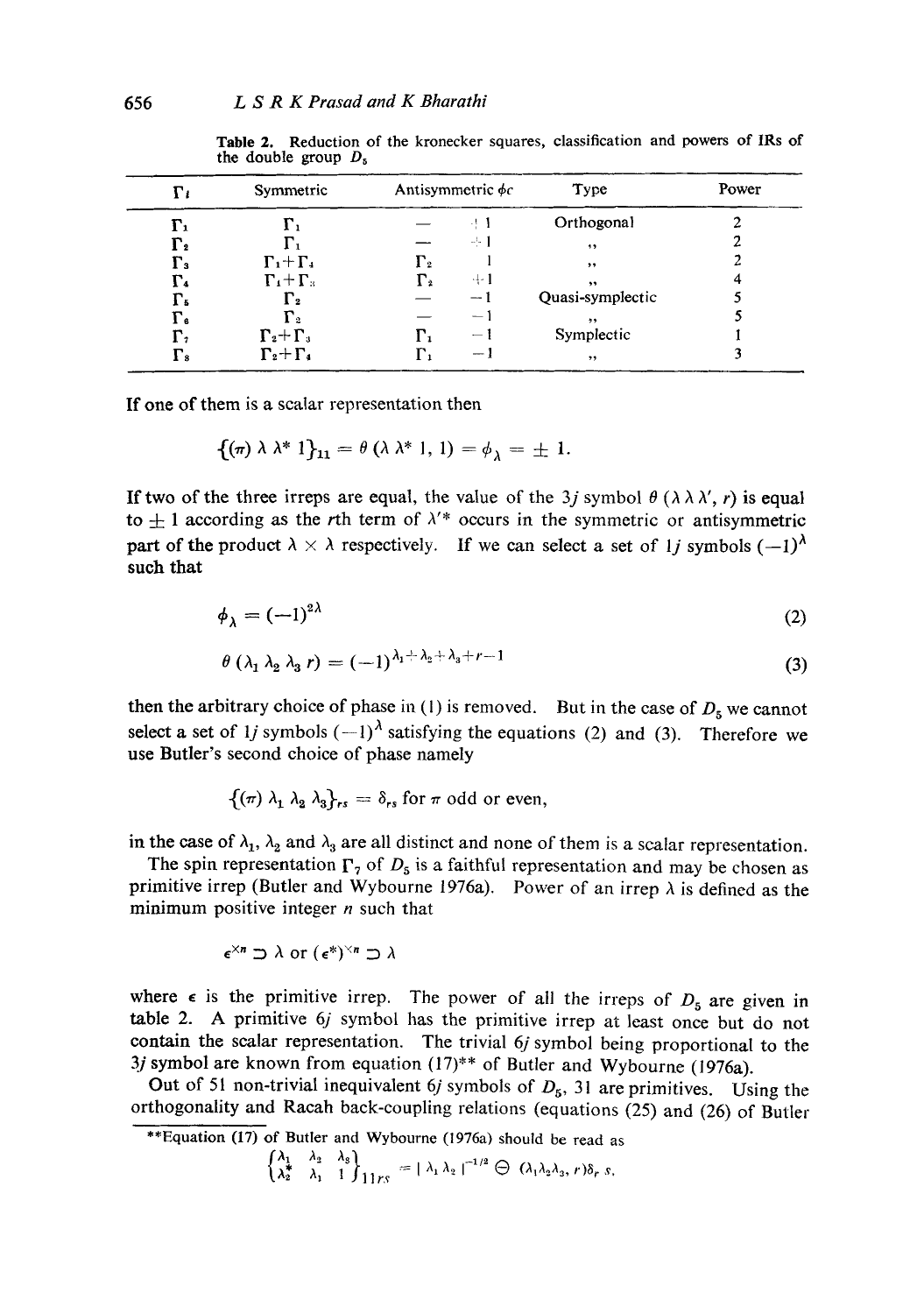and Wybourne 1976a) and systematically increasing the power of the largest irrep, all the  $6j$  primitives are calculated. The free phases of the primitive  $6j$ s are fixed by a subset of primitives known as fundamentals. The phases of all the fundamentals for the double group  $D_5$  are chosen to be  $+ 1$  and the fundamentals are selected in such that the 6j symbols for the true representations of  $D_5$  coincide with those of Griffith (1962).

Once the set of primitive 6j symbols are obtained the remaining 20 6j symbols are calculated recursively using the modified form of the generalised Biedenharn-Elliott sum rule.<sup> $\dagger \text{t}$ </sup> (equation (27) of Butler and Wybourne 1976a). At this state no phase freedom exists. The complete set of non-trivial inequivalent 6j symbols is listed in table 3.

| (233/233)                | $= +\frac{1}{2}$  | (233/344)               | $=-\frac{1}{2}$  |
|--------------------------|-------------------|-------------------------|------------------|
| (233/433)                | $= +$             | (233/444)               | $= +1$           |
| (233/588)                | $= +\frac{1}{2}$  | $*(233/777)$            | $= +\frac{1}{2}$ |
| (233/788)                | $=-\frac{1}{2}$   | (233/856)               | $=-1/\sqrt{2}$   |
| (233/877)                | $= -\frac{1}{2}$  | (244/244)               | $= +$            |
| (244/344)                | $= ++$            | (244/577)               | $= -\frac{1}{2}$ |
| (244/756)                | $=-1/\sqrt{2}$    | (244/788)               | $= -\frac{1}{2}$ |
| $*(244/877)$             | $= +\frac{1}{2}$  | (244/888)               | $= +\frac{1}{2}$ |
| (255/256)                | $=-1$             | (255/388)               | $=-1/\sqrt{2}$   |
| $*(255/477)$             | $=$ $+1/\sqrt{2}$ | (277/277)               | $=-\frac{1}{2}$  |
| (277/377)                | $= +1$            | $*(277/388)$            | $= +1$           |
| (277/488)                | $=-\frac{1}{3}$   | (288/288)               | $=-\frac{1}{2}$  |
| (288/488)                | $= -1$            | (334/334)               | $= 0$            |
| (334/344)                | $= +\frac{1}{3}$  | $(3\;3\;4\;7\;5\;7\;8)$ | $= -i/2$         |
| $*(334/787)$             | $= +\frac{1}{2}$  | (334/885)               | $= +i/2$         |
| (334/887)                | $= 0$             | (344/344)               | $= 0$            |
| $*(3\;3\;4\; \;5\;7\;7)$ | $= +i/2$          | $*(344/758)$            | $= +\frac{1}{2}$ |
| (344/877)                | $= 0$             | $*(344/887)$            | $= +\frac{1}{2}$ |
| (358/358)                | $= -1$            | (358/368)               | $= +\frac{1}{2}$ |
| (358/378)                | $= -\frac{1}{3}$  | (358/477)               | $= +i/2$         |
| (358/487)                | $= +\frac{1}{2}$  | (377/377)               | $= 0$            |
| (377/378)                | $=-\frac{1}{2}$   | (378/378)               | $= 0$            |
| (378/478)                | $= -1$            | (457/457)               | $=-\frac{1}{2}$  |
| (457/467)                | $= +1$            | (457/487)               | $=-\frac{1}{2}$  |
| (478/478)                | $= 0$             | (478/488)               | $=-\frac{1}{3}$  |
| (488/488)                | $= 0$             |                         |                  |
|                          |                   |                         |                  |

Table 3. Non-trivial inequivalent 6*j* symbols for the group  $D_6$ 

*Note:* The 6*j* symbols having star on the left side are fundamentals.

$$
(ijklqrs)_{r_1r_2r_3r_4} = \begin{cases} \Gamma t & \Gamma j & \Gamma k \\ \Gamma_a & \Gamma_r & \Gamma_s \end{cases} f_1r_2r_3r_4
$$

For the group under consideration the kronecker multiplicities are 1 and hence  $r_1$ ,  $r_2$ ,  $r_3$  and  $r_4$  are suppressed.

ttThere are some misprints in equation (20) of Butler and Wybourne (1976a). The 6j symbol in left hand side i.e.<br> $\int \lambda_1 \lambda_2 \lambda_3$ 

 $\frac{\int \nu_1 \nu_2 \nu_3 \int_{S_1 S_2 S_3 r}}{\int \lambda_1 \lambda_2 \lambda_3}$ should be  $\begin{Bmatrix} 1 & 1 & 2 & 3 \\ v_1 & v_2 & v_3 \end{Bmatrix}_{S_1 S_2 S_3 r}$ and the  $3j$  symbols  $\{(132) \; \nu_1 \; \lambda_2 \; \nu_3^* \}_{S_1 \; S_1'}$ ,  $\{(123) \; \lambda_1 \; \nu_2^* \; \nu_3 \} \; s_2 \; s_3'$ should be read as  $\{(132) \nu_1 \lambda_2 \nu_3^* \}_{S_2 S_2}$ ,  $\{(123) \lambda_1 \nu_2^* \nu_3 \}_{S_1 S_1}$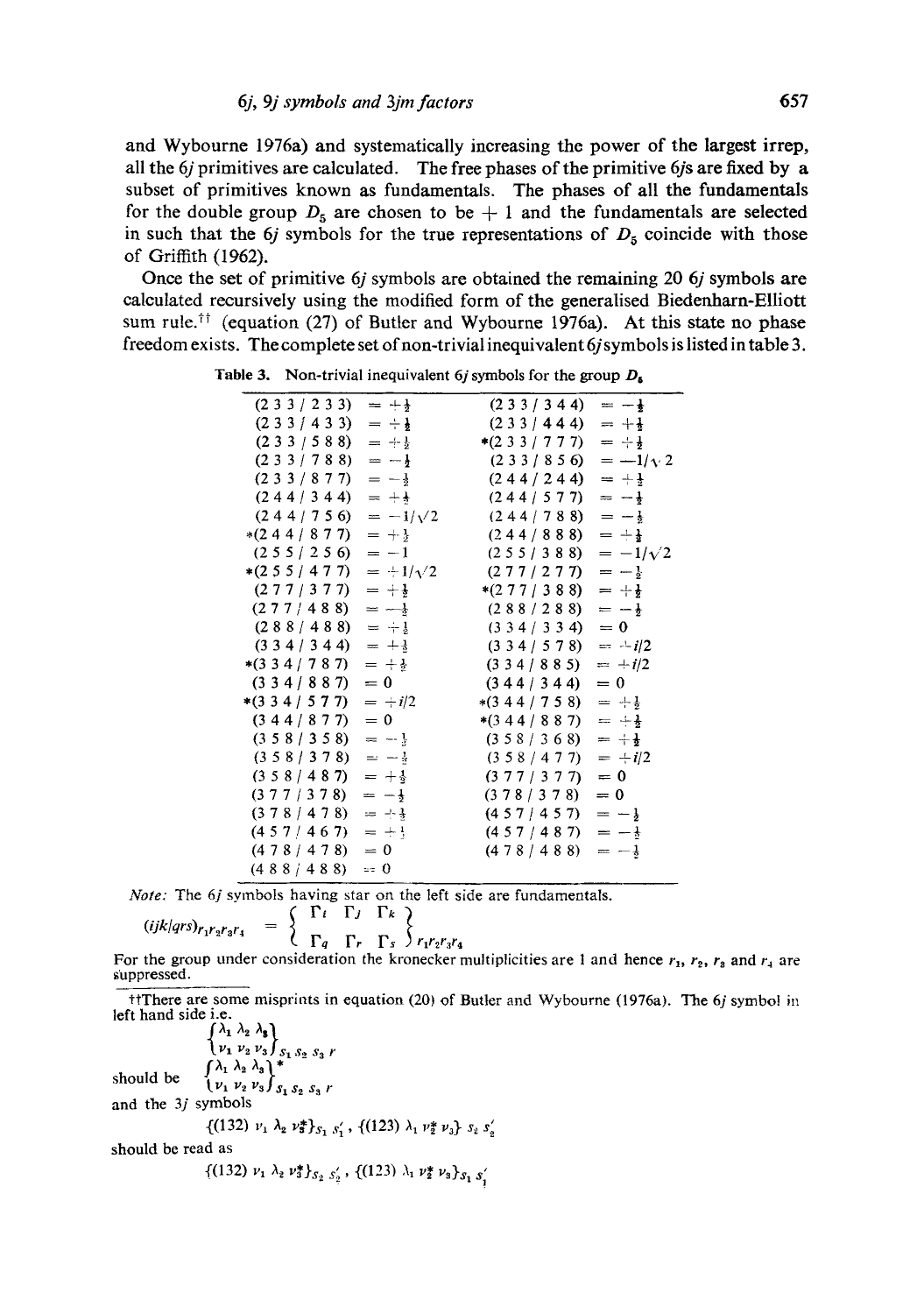## **3. Special formulae for 9j symbol**

The 9*j* symbol defined by Butler (1975) is

$$
\begin{cases}\n\lambda_1 & \lambda_2 & \lambda_3 \\
\mu_1 & \mu_2 & \mu_3 \\
\nu_1 & \nu_2 & \nu_3\n\end{cases}\n\begin{cases}\nr_1 & \text{if } i' \text{ if } j' \text{ if } k \text{ k'} \text{ k''}\n\end{cases}\n(\lambda_1 & \lambda_2 & \lambda_3\n\end{cases}\n\begin{cases}\n\lambda_1 & \mu_1 \mu_2 & \mu_3 \\
\mu_2 & \nu_3\n\end{cases}\n\begin{cases}\nr_1 = \lambda_1 \\
\lambda_2 = \lambda_3\n\end{cases}\n\begin{cases}\n\lambda_1 & \mu_1 \mu_2 \mu_3\n\end{cases}\n\begin{cases}\n\lambda_1 & \mu_2 \mu_3\n\end{cases}\n\begin{cases}\n\lambda_1 & \nu_1 \text{ if } i' \text{ k'} \text{ (}i_1 \text{ } \mu_2 = \mu_3\n\end{cases}\n\begin{cases}\n\lambda_1 & \nu_1 \text{ if } i' \text{ k'} \text{ (}i_2 \text{ } \mu_2 = \mu_3\n\end{cases}\n\begin{cases}\n\lambda_1 & \nu_1 \text{ if } i' \text{ k'} \text{ (}i_3 \text{ } \mu_3 = \mu_3\n\end{cases}\n\begin{cases}\n\lambda_1 & \nu_1 \text{ if } i' \text{ k'} \text{ (}i_3 \text{ } \mu_3 = \mu_3\n\end{cases}\n\begin{cases}\n\lambda_1 & \nu_1 \text{ if } i' \text{ k'} \text{ (}i_3 \text{ } \mu_3 = \mu_3\n\end{cases}\n\begin{cases}\n\lambda_1 & \nu_1 \text{ if } i' \text{ k'} \text{ (}i_3 \text{ } \mu_3 = \mu_3\n\end{cases}\n\begin{cases}\n\lambda_1 & \nu_1 \text{ if } i' \text{ k'} \text{ (}i_3 \text{ } \mu_3 = \mu_3\n\end{cases}\n\begin{cases}\n\lambda_1 & \nu_1 \text{ if } i' \text{ k'} \text{ (}i_3 \text{ } \mu_3 = \mu_3\n\end{cases}\n\begin{cases}\n\lambda_1 & \nu_1 \text{ if } i' \text{ k'} \text{ (}i_3 \text{ } \mu_3 = \mu_3\n\end{cases}\n\begin{cases}\n\lambda_1 & \nu
$$

Throughout this section the summation labels are given inside parenthesis immediately next to  $\Sigma$ . Equation (9.12) of Butler (1975) can be written as

$$
\Sigma (r_3 r_4 \lambda_3 i' i'' j_1') |\lambda_3| \phi_{\lambda_2} \phi_{\mu_1} (\mu_2)^{j_1 j'} (\lambda_2)^{i' i_1'}
$$
  
 
$$
\times (\lambda_1 \lambda_2 \lambda_3)_{r_4 i i' i''} (\mu_1^* \mu_2 \lambda_3)^{j_2 j_1' i''} {\lambda_1 \lambda_2 \lambda_3 \choose \mu_1 \mu_2 \mu_3}_{r_1 r_2 r_3 r_4}
$$
  
=  $\Sigma (j'') (\lambda_1 \mu_2^* \mu_3)_{r_1 i j' j''} (\mu_1^* \lambda_2^* \mu_3)^{j_2 i_1' j''}$ . (5)

Applying equation (5) to the product  $(\mu_1 \mu_2 \mu_3)_{r_2 j j' j''}$   $(\lambda_2 \mu_2 \nu_2)_{s_2}^{i' j' k'}$  in equation (4) we get on the r.h.s, of equation (4)

$$
\Sigma \left(\sigma \ t_1 \ t_2 \ r_2' \ s_2' \ i \ i' \ i'' \ i_1' \ j j_1 \ j'' \ k \ k' \ k' \right) \left|\sigma\right| \left\{ (123) \ \mu_3 \ \mu_1 \ \mu_2 \right\}_{r_2 r_2'}
$$
\n
$$
\times \left(123\right) \nu_2 \ \lambda_2 \ \mu_2 \right\}_{s_2 \ s_2'} \phi_{\lambda_2} \ \phi_{\nu_2} \left(\mu_1^* \right)_{j_1 j} \left(\lambda_2^* \right)^{i_1' i'} \left(\mu_3 \ \lambda_2^* \ \sigma\right)_{t_2 j'' \ i_1' m}
$$
\n
$$
\times \left(\nu_2 \ \mu_1^* \ \sigma\right)_{t_1}^{k' j_1 m} \left\{\mu_3 \ \lambda_2^* \ \sigma \ \right\}_{r_2 \ s_2 \ t_1 \ t_2} \left(\lambda_1 \ \lambda_2 \ \lambda_3\right)_{r_1 \ i \ i'} \ i''
$$
\n
$$
\times \left(\nu_1 \ \nu_2 \ \nu_3\right)_{r_3 \ k \ k' \ k''} \left(\lambda_1 \ \mu_1 \ \nu_1\right)_{s_1}^{i j \ k} \ \left(\lambda_3 \ \mu_3 \ \nu_3\right)_{s_3}^{i'' j'' k''}
$$

Suitably raising and lowering the indices and using equation (9.12) of Butler **(1975) wiee we** get

$$
\Sigma \left(\sigma t_1 t_2 t_3 t_4 t'_2 r_1 r'_2 r'_3 s'_2 s'_3 i i_1 k'' m m' k_1'' \right) |\sigma|
$$
\n
$$
\times \phi_{\lambda_2} \phi_{\mu_3} \phi_{\nu_1} \phi_{\nu_2} \left\{ (123) \mu_3 \mu_1 \mu_2 \right\}_{r_2 r'_2} \left\{ (123) \nu_2 \lambda_2 \mu_2 \right\}_{s_2 s'_2}
$$
\n
$$
\times \left\{ (132) \nu_2 \nu_3 \nu_1 \right\}_{r_3 r'_3} \left\{ (123) \nu_3 \lambda_3 \mu_3 \right\}_{s_{\mathfrak{g}}} \left\{ (132) \lambda_2^* \sigma \mu_3 \right\}_{r_2 r'_2}
$$
\n
$$
\times \left\{ (132) \lambda_2 \lambda_3 \lambda_1 \right\}_{r_1 r'_1} (\lambda_1)^{i_1 i_1} (\sigma) \min' (v_3) k'' k_1''
$$
\n
$$
\times (\nu_3^* \sigma \lambda_1)_{t_4} k_1'' m i \left( \lambda_1^* \nu_3 \sigma^* \right)^{t_3} i_1 k'' m'
$$
\n
$$
\times \left\{ \nu_3^* \sigma \lambda_1 \right\}_{r_4} k_1'' m i \left( \lambda_1^* \nu_3 \sigma^* \right)^{t_3} i_1 k'' m'
$$
\n
$$
\times \left\{ \nu_3^* \sigma \lambda_1 \right\}_{r_4} k_1'' m i \left( \nu_3 \lambda_2^* \sigma \right) \left\{ \lambda_1^* \nu_3 \sigma^* \right\}_{r_4' r_4} \left\{ \nu_2 \mu_1 \nu_1^* \right\}_{s_1 r'_3} t_1 t_3
$$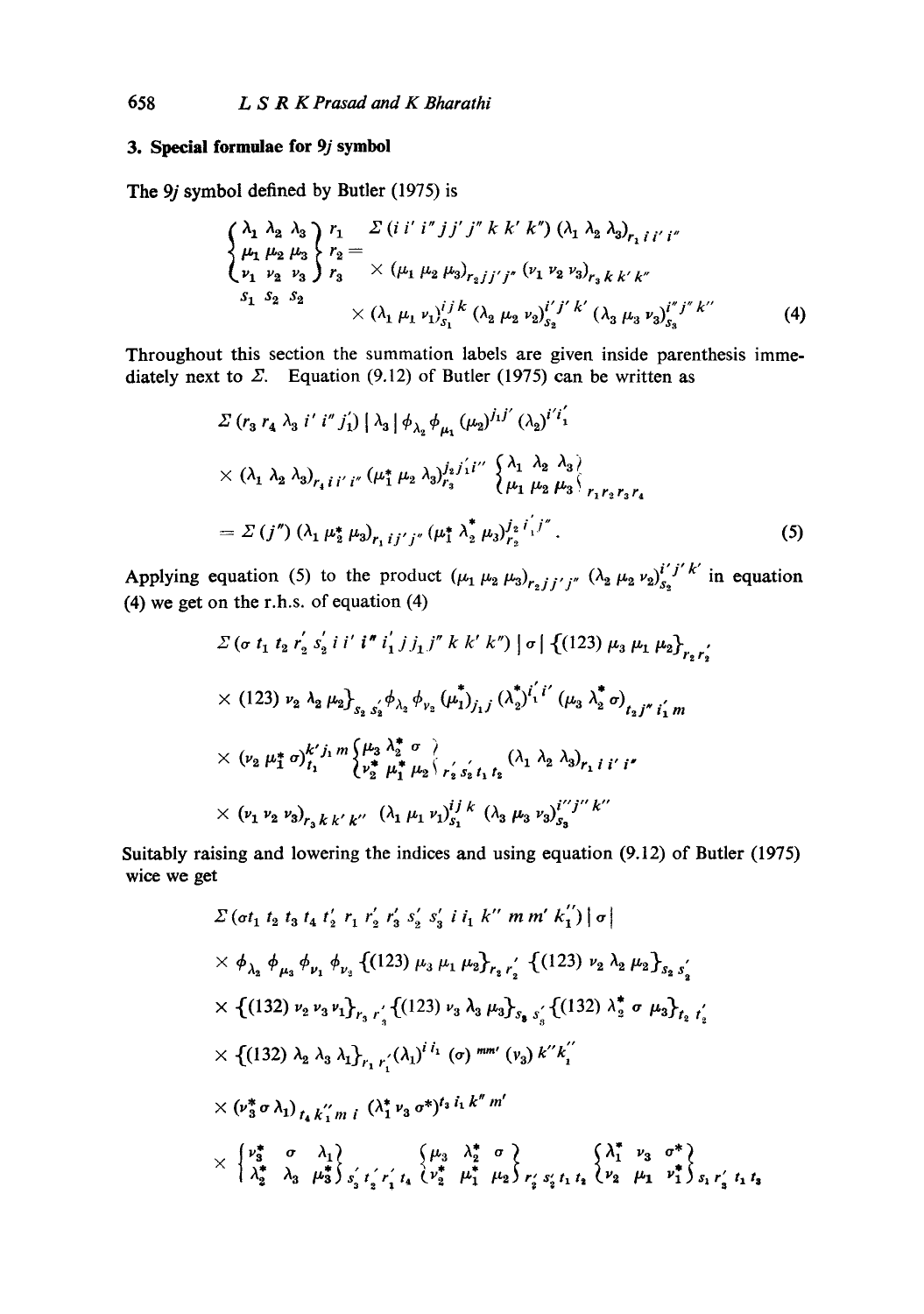changing the 3jm symbol with complex conjugate representations  $(\lambda_1^* v_3 \sigma^*)^{t_3 i_1 k'' m'}$ to the complex conjugated 3jm symbol  $(\lambda_1 v_3^* \sigma)_{t_3}^{ik_1^{\prime\prime}m}$  and using orthogonality relation, we arrive at

$$
\Sigma \left( \sigma t_1 t_2 t_3 t_4 r'_1 r'_2 r'_3 s'_2 s'_3 t'_2 t'_3 \right) | \sigma |
$$
\n
$$
\times \phi_{\lambda_2} \phi_{\mu_2} \phi_{\nu_1} \phi_{\nu_2} \phi_{\nu_3} \left\{ (123) \mu_3 \mu_1 \mu_2 \right\}_{r_3 r'_3}
$$
\n
$$
\begin{cases} \n\lambda_1 \lambda_2 \lambda_3 \\
\mu_1 \mu_2 \mu_3 \\
\mu_2 \nu_3 \end{cases} \begin{cases} \nr_1 \times \left\{ (123) \nu_2 \lambda_2 \mu_2 \right\}_{s_2 s'_2} \left\{ (132) \nu_2 \nu_3 \nu_1 \right\}_{r_3 r'_3} \\ \nr_2 = \\ \nr_1 \nu_2 \nu_3 \end{cases} \begin{cases} \nr_2 \times \left\{ (123) \nu_3 \lambda_3 \mu_3 \right\}_{s_3 s'_3} \left\{ (132) \lambda_2^* \sigma \mu_3 \right\}_{t_4 t'_2} \left\{ (132) \lambda_2 \lambda_3 \lambda_1 \right\}_{r_1 r'_1} \\ \ns_1 \ s_2 \ s_3 \end{cases} \times \left\{ (123) \lambda_1 \nu_3^* \sigma \right\}_{t_4 t'_3} A(\lambda_1 \nu_3^* \sigma)_{t'_3 t_3} \begin{cases} \n\mu_3 \lambda_2^* \sigma \\ \lambda_2 \lambda_3 \mu_3^* \n\end{cases} \begin{cases} \n\mu_3 \lambda_2^* \sigma \\ \mu_2^* \mu_1^* \mu_2^* \n\end{cases} \begin{cases} \n\lambda_1^* \nu_3 \sigma^* \\ \nu_2 \mu_1 \nu_1^* \n\end{cases} \begin{cases} \n\lambda_1^* \nu_3 \sigma^* \\ \nu_2 \mu_1 \nu_1^* \n\end{cases} \begin{cases} \n\lambda_2^* \nu_1 \mu_1 \mu_2^* \n\end{cases} \r_3 r'_3 r_1 r_3 \n\end{cases} \tag{6}
$$

Butler (1975) proved that the multiplicity metric tensor  $A_{rs}$  can always be chosen to be the unit matrix for all those groups for which equation (8.10) of Butler (1975) holds. Using the above results and phase convention of  $\S$  2 equation (6) reduces to

$$
\begin{Bmatrix}\n\lambda_1 & \lambda_2 & \lambda_3 \\
\mu_1 & \mu_2 & \mu_3 \\
\nu_1 & \nu_2 & \nu_3\n\end{Bmatrix}\n\begin{Bmatrix}\nr_1 & \Sigma \left( \sigma \ t_1 \ t_2 \ t_3 \right) \mid \sigma \mid \phi_{\lambda_2} \phi_{\mu_3} \left\{ \frac{\lambda_1}{\nu_2^*} \frac{\mu_1 \nu_1}{\nu_3} \right\} \\
r_2 = \frac{\lambda_2 \mu_2 \nu_2}{\nu_1 \nu_2 \nu_3} & \frac{\lambda_3 \mu_3 \nu_3}{\nu_2 \nu_3 \nu_3} \\
r_3 = \frac{\lambda_2 \mu_2 \nu_2}{\mu_1 \sigma \mu_3^*} & \frac{\lambda_3 \mu_3 \nu_3}{\nu_3 \nu_3 \nu_3} \\
r_4 = \frac{\lambda_3 \mu_3 \nu_3}{\nu_4 \nu_3 \nu_3 \nu_3} & \frac{\lambda_3 \mu_3 \nu_3}{\nu_4 \nu_4 \nu_3 \nu_3} \\
r_5 = \frac{\lambda_3 \mu_3 \nu_3}{\nu_4 \nu_4 \nu_3 \nu_3 \nu_4 \nu_4 \nu_5} & \frac{\lambda_3 \mu_3 \nu_3}{\nu_4 \nu_4 \nu_5 \nu_5} & \frac{\lambda_3 \mu_3 \nu_3}{\nu_4 \nu_4 \nu_5 \nu_5} & \frac{\lambda_3 \mu_3 \nu_3}{\nu_4 \nu_4 \nu_5 \nu_5} & \frac{\lambda_3 \mu_3 \nu_3}{\nu_4 \nu_5 \nu_5 \nu_5} & \frac{\lambda_3 \mu_3 \nu_3}{\nu_4 \nu_5 \nu_5 \nu_5} & \frac{\lambda_3 \mu_3 \nu_3}{\nu_5 \nu_5 \nu_5 \nu_5} & \frac{\lambda_3 \mu_3 \nu_3}{\nu_5 \nu_5 \nu_5 \nu_5} & \frac{\lambda_3 \mu_3 \nu_3}{\nu_5 \nu_5 \nu_5 \nu_5} & \frac{\lambda_3 \mu_3 \nu_3}{\nu_5 \nu_5 \nu_5 \nu_5} & \frac{\lambda_3 \mu_3 \nu_3}{\nu_5 \nu_5 \nu_5 \nu_5} & \frac{\lambda_3 \mu_3 \nu_3}{\nu_5 \nu_5 \nu_5 \nu_5} & \frac
$$

 $\lambda$ 

The 9*j* symbol, when one of its entries is the identity representation 1 (trivial 9*j* symbol), reduces to a single 6j symbol.

$$
\begin{cases} \n\lambda_1 \lambda_2 \mu \\ \n\lambda_3 \lambda_4 \mu^* \\ \n\nu^{*1} \n\end{cases} \n\begin{cases} \nr_1 \\ \nr_2 \\ \n\end{cases}
$$
\n
$$
= |\mu, \nu|^{-1/2} \phi_{\lambda_2} \phi_{\nu} \theta (\lambda_2 \lambda_4 \nu^* s_2) \theta (\lambda_3 \lambda_4 \mu^* r_2) \n\begin{cases} \n\lambda_1 \lambda_3 \nu \\ \n\lambda_4 \lambda_2^* \mu \n\end{cases} \n\begin{cases} \n\lambda_1 \lambda_3 \nu \\ \n\lambda_1 \lambda_2^* \mu \n\end{cases} \n\begin{cases} \n\lambda_1 \lambda_3 \nu \\ \n\lambda_1 \lambda_2^* \mu \n\end{cases} \n\begin{cases} \n\lambda_1 \lambda_3 \nu \\ \n\lambda_1 \lambda_2^* \mu \n\end{cases} \n\begin{cases} \n\lambda_1 \lambda_2 \nu \\ \n\lambda_2 \lambda_3 \nu \n\end{cases} \n\begin{cases} \n\lambda_1 \lambda_3 \nu \\ \n\lambda_2 \lambda_3 \nu \n\end{cases} \n\begin{cases} \n\lambda_1 \lambda_2 \nu \\ \n\lambda_3 \lambda_3 \nu \n\end{cases} \n\begin{cases} \n\lambda_1 \lambda_2 \nu \\ \n\lambda_2 \lambda_3 \nu \n\end{cases} \n\begin{cases} \n\lambda_1 \lambda_2 \nu \\ \n\lambda_2 \nu \n\end{cases} \n\begin{cases} \n\lambda_1 \lambda_2 \nu \\ \n\lambda_2 \nu \n\end{cases} \n\begin{cases} \n\lambda_1 \lambda_2 \nu \\ \n\lambda_2 \nu \n\end{cases} \n\begin{cases} \n\lambda_1 \lambda_3 \nu \\ \n\lambda_2 \nu \n\end{cases} \n\begin{cases} \n\lambda_1 \lambda_3 \nu \\ \n\lambda_2 \nu \n\end{cases} \n\begin{cases} \n\lambda_1 \lambda_3 \nu \\ \n\lambda_2 \nu \n\end{cases} \n\begin{cases} \n\lambda_1 \lambda_3 \nu \\ \n\lambda_2 \nu \n\end{cases} \n\begin{cases} \n\lambda_1 \lambda_3 \nu \\ \n\lambda_2 \nu \n\end{cases} \n\begin{cases} \n\lambda_1 \lambda_3
$$

We note that there are some misprints in equations (10.3) and (10.4) of Butler (1975) and they are rectified in equation (7) and (8) of this paper. The symmetry properties of the 9j symbol are as follows:

$$
\begin{Bmatrix}\n\lambda_1 & \lambda_2 & \lambda_3 \\
\mu_1 & \mu_2 & \mu_3 \\
\nu_1 & \nu_2 & \nu_3\n\end{Bmatrix}\n\begin{Bmatrix}\nr_1 \\
r_2 \\
r_3\n\end{Bmatrix} = \n\begin{Bmatrix}\n\lambda_1 & \mu_1 & \nu_1 \\
\lambda_2 & \mu_2 & \nu_2 \\
\lambda_3 & \mu_3 & \nu_3\n\end{Bmatrix}\n\begin{Bmatrix}\ns_1 \\
s_2 \\
s_3\n\end{Bmatrix}
$$
\n(9)

 $\ddot{\phantom{0}}$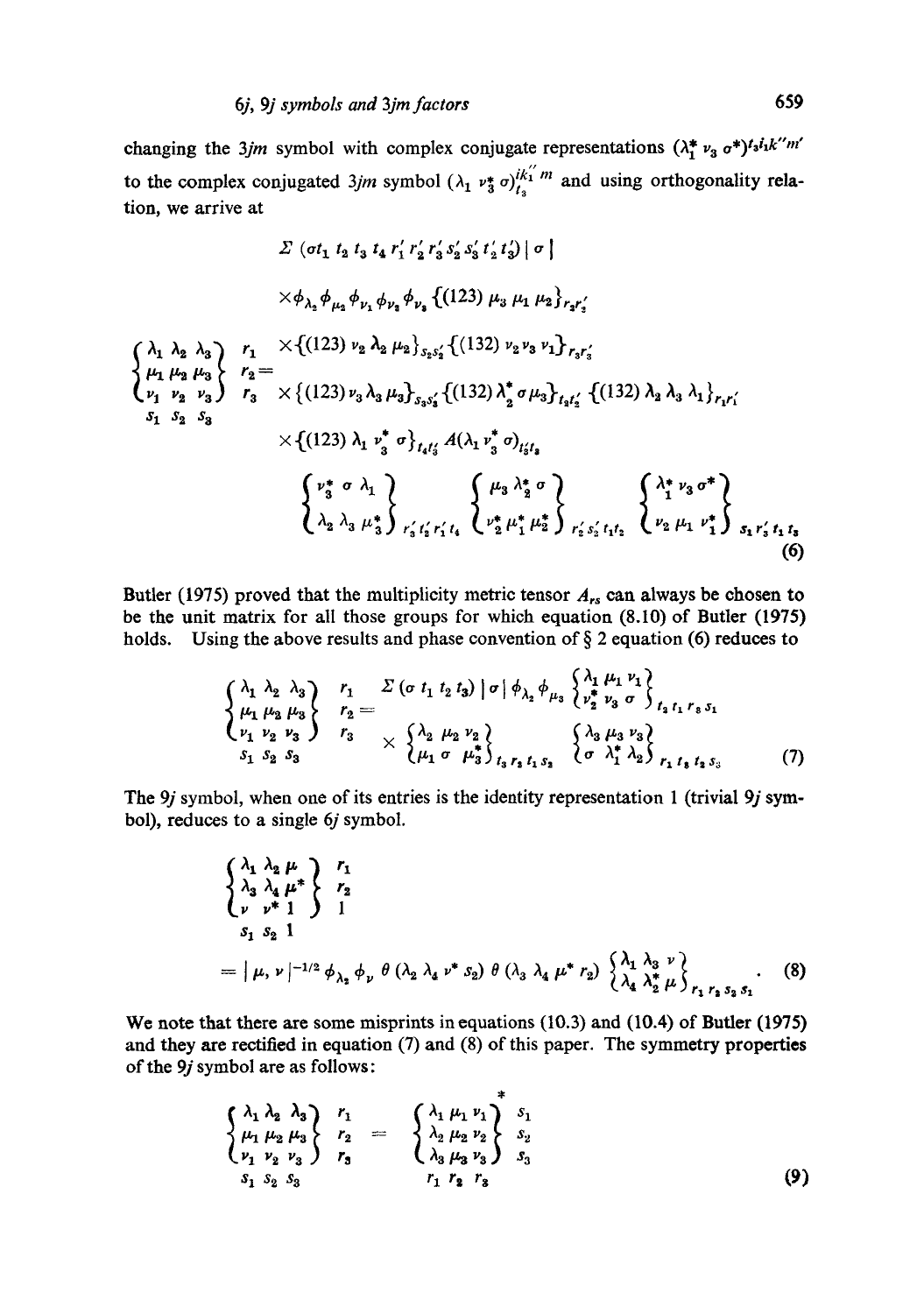660 *L S R K Prasad and K Bharathi* 

$$
= \begin{cases} \lambda_{1}^{*} \lambda_{2}^{*} \lambda_{3}^{*} \\ \mu_{1}^{*} \mu_{2}^{*} \mu_{3}^{*} \\ \nu_{1}^{*} \nu_{2}^{*} \nu_{3}^{*} \end{cases} r_{1} \n= \sum (r_{1}^{\prime} r_{2}^{\prime} r_{3}^{\prime}) \left\{ (\pi), \lambda_{a} \lambda_{b} \lambda_{c} \right\}_{r_{1}r_{1}^{\prime}} \left\{ (\pi) \mu_{a} \mu_{b} \mu_{c} \right\}_{r_{2}r_{2}^{\prime}} \n\times \left\{ (\pi), \nu_{a} \nu_{b} \nu_{c} \right\}_{r_{3}r_{3}^{\prime}} \left\{ \mu_{a} \mu_{b} \mu_{c} \right\}_{r_{2}^{\prime}} \n\times \left\{ (\pi), \nu_{a} \nu_{b} \nu_{c} \right\}_{r_{3}r_{3}^{\prime}} \left\{ \mu_{a} \mu_{b} \mu_{c} \right\}_{r_{2}^{\prime}} \n\times \left\{ (\pi), \nu_{a} \nu_{b} \nu_{c} \right\}_{r_{3}^{\prime}} \n\times s_{a} s_{b} s_{c} \n\t\tag{11}
$$

where  $a, b, c$  is any permutation  $\pi$ , of 1, 2, 3 (permutation of columns).

$$
= \Sigma (s'_1 s'_2 s_3) \{ (\pi), \pi (\lambda_1) \pi (\mu_1) \pi (\nu_1) \}_{s_1 s'_1} \{ (\pi), \pi (\lambda_2) \pi (\mu_2) \pi (\nu_2) \}_{s_2 s'_2}
$$
  
 
$$
\times \{ (\pi), \pi (\lambda_3) \pi (\mu_3) \pi (\nu_3) \}_{s_3 s'_3} \left\{ \begin{matrix} \pi (\lambda_1) \pi (\lambda_2) \pi (\lambda_3) \\ \pi (\mu_1) \pi (\mu_2) \pi (\mu_3) \\ \pi (\nu_1) \pi (\nu_2) \pi (\nu_3) \end{matrix} \right\} \frac{\pi (r_1)}{\pi (r_2)} \right\}
$$
  
\n
$$
s'_1 \quad s'_2 \quad s'_3 \quad (12)
$$

where  $\pi$  is any permutation of  $\lambda$ ,  $\mu$ ,  $\nu$  (permutation of rows).

**We have derived some general equations satisfied by the** *9j* **symbols, similar to equations (8.15) to (8.18) of Griffith (1962), using the most general phases of Butler (1975), and the final equations are as follows:** 

$$
\Sigma (r_3 s_3 \nu_3 k'') | \nu_3 | (\nu_1 \nu_2 \nu_3)_{r_3}^{k k' k''} (\lambda_3 \mu_3 \nu_3)_{s_3 l'' j'' k''} \begin{cases} \lambda_1 \lambda_2 \lambda_3 \\ \mu_1 \mu_2 \mu_3 \\ \nu_1 \nu_2 \nu_3 \end{cases} \begin{cases} r_1 \\ r_2 \\ r_3 \end{cases}
$$
  
=  $\Sigma (i i' j j') (\lambda_1 \lambda_2 \lambda_3)_{r_1 i l' i''} (\mu_1 \mu_2 \mu_3)_{r_2 j j' j''}$   
 $\times (\lambda_1 \mu_1 \nu_1)_{s_1}^{l j k} (\lambda_2 \mu_2 \nu_2)_{s_2}^{l' j' k'}$  (13)

$$
\Sigma (r_3 s_2 s_3 v_2 v_3 k' k'') |v_2, v_3| (v_1 v_2 v_3)_{r_3}^{kk'k''}
$$
\n
$$
\times (\lambda_3 \mu_3 v_3)_{s_3} r'_{j''} k'' ( \lambda_2 \mu_2 v_2)_{s_2} r'_{j'} k' \begin{cases} \lambda_1 \lambda_2 \lambda_3 \\ \mu_1 \mu_2 \mu_3 \\ v_1 v_2 v_3 \end{cases} \begin{cases} r_1 \\ r_2 \\ r_3 \end{cases}
$$
\n
$$
= \Sigma (ij) (\lambda_1 \lambda_2 \lambda_3)_{r_1 ii' i''} (\lambda_1 \mu_1 v_1)_{s_1}^{ijk} (\mu_1 \mu_2 \mu_3)_{r_2 jj' j''}
$$
\n(14)

$$
\Sigma (r_3 s_2 s_1 \nu_1 \nu_2) | \nu_1, \nu_2 | \begin{Bmatrix} \lambda_1 & \lambda_2 & \lambda_3 \\ \mu_1 & \mu_2 & \mu_3 \\ \nu_1 & \nu_2 & \nu_3 \end{Bmatrix} \begin{Bmatrix} r_1 \\ r_2 \\ r_3 \end{Bmatrix} \begin{Bmatrix} \lambda_1 & \lambda_2 & \lambda'_3 \\ \mu_2 & \mu'_3 & \lambda'_3 \\ \nu_1 & \nu_2 & \nu_3 \end{Bmatrix} \begin{Bmatrix} r_1 \\ r_2 \\ r_3 \end{Bmatrix} \begin{Bmatrix} r_1 \\ r_2 \\ r_1 \end{Bmatrix} \begin{Bmatrix} r_1 \\ r_2 \\ r_2 \end{Bmatrix}
$$

$$
= |\lambda_3, \mu_3|^{-1} \delta_{\lambda_3 \lambda'_3} \delta_{\mu_3 \mu'_3} \delta_{r_1 r'_1} \delta_{r_2 r'_2} \delta_{s_3 s'_3} \delta (\lambda_1 \lambda_2 \lambda_3)
$$

$$
\times \delta (\mu_1 \mu_2 \mu_3) \delta (\lambda_3 \mu_3 \nu_3).
$$
(15)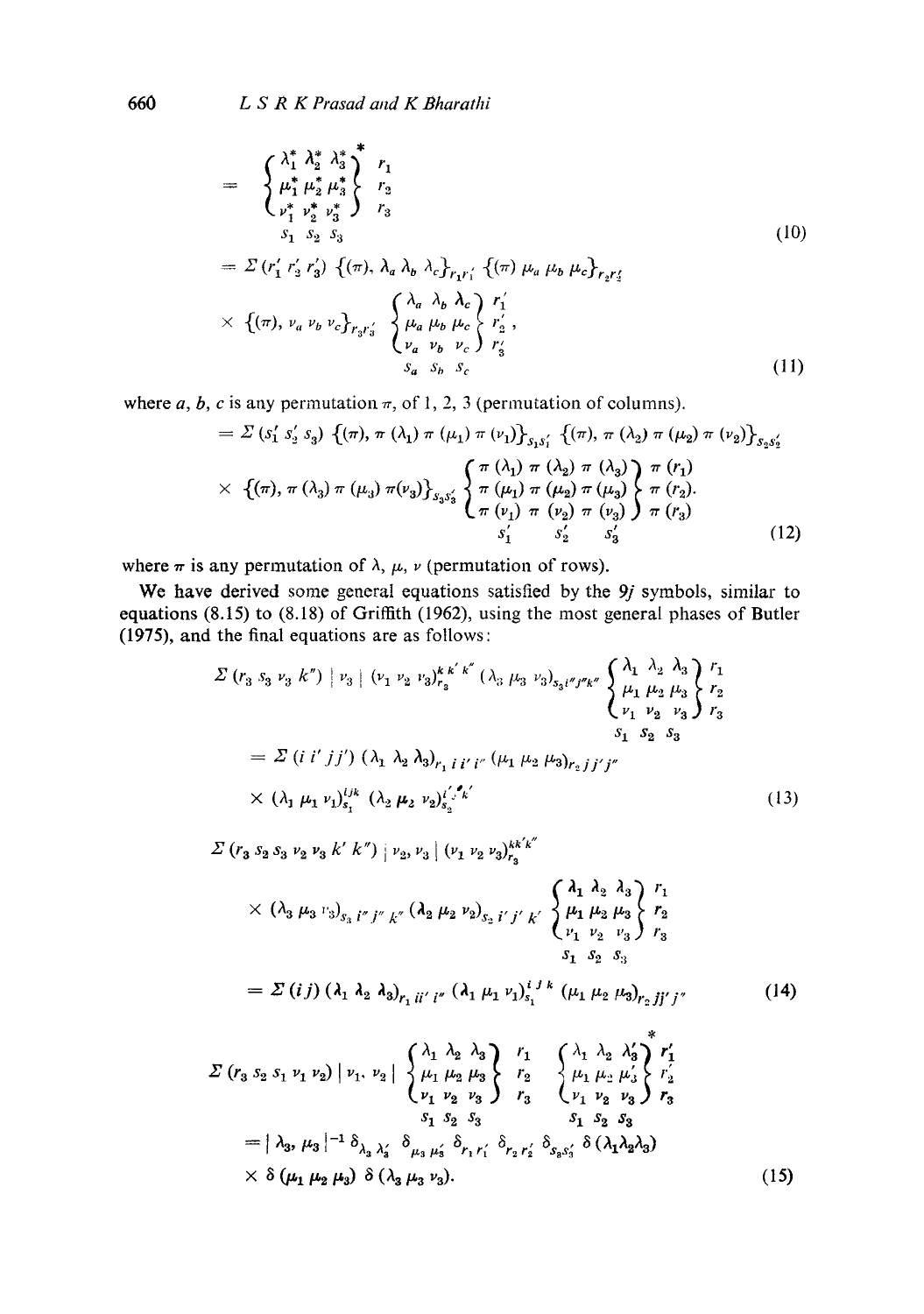6j, 9j symbols and 3jm factors

$$
\Sigma \left( \nu_{1} \nu_{2} r_{3} s_{1} s_{2} \right) \mid \nu_{1}, \nu_{2} \mid \theta \left( \mu_{1} \mu_{2} \mu_{3}, r_{2} \right) \theta \left( \mu_{2} \lambda_{2} \nu_{2} s_{2} \right) \times \theta \left( \mu_{1} \lambda_{2} \sigma_{2}, t_{2} \right) \left\{ \lambda_{1} \mu_{1} \nu_{1} \lambda_{2} \right\}^{*} s_{1} \left\{ \lambda_{1} \mu_{1} \nu_{1} \lambda_{2} \lambda_{2} \right\} s_{1} \left\{ \lambda_{1} \lambda_{2} \lambda_{3} \lambda_{3} \right\} r_{1} \times \theta \left( \mu_{1} \lambda_{2} \sigma_{2}, t_{2} \right) \left\{ \lambda_{2} \mu_{2} \nu_{2} \lambda_{2} \right\}^{*} s_{2} \left\{ \mu_{2} \lambda_{2} \nu_{2} \lambda_{2} \right\} s_{2} = \begin{cases} \lambda_{1} \lambda_{2} \lambda_{3} \lambda_{3} \lambda_{1} r_{1} \lambda_{2} \lambda_{3} \lambda_{3} \lambda_{4} r_{2} \lambda_{4} r_{3} \lambda_{5} r_{4} \lambda_{6} r_{5} \lambda_{7} r_{6} \lambda_{8} r_{7} \lambda_{9} \lambda_{10} r_{10} r_{2} \nu_{3} \lambda_{11} r_{2} \lambda_{12} r_{3} \lambda_{13} r_{11} r_{2} \lambda_{23} \end{cases} r_{1} \left\{ \mu_{1} \mu_{2} \mu_{3} \lambda_{3} \mu_{3} \right\} r_{2} \left\{ \mu_{1} \mu_{2} \mu_{3} \lambda_{3} \mu_{4} \mu_{5} \lambda_{13} r_{4} \lambda_{14} r_{2} \lambda_{23} \mu_{13} \lambda_{14} r_{2} \lambda_{15} \lambda_{16} \lambda_{17} \lambda_{18} r_{2} \lambda_{19} \lambda_{10} \lambda_{10} \lambda_{11} r_{2} \lambda_{10} \lambda_{11} r_{2} \lambda_{12} \lambda_{13} \lambda_{14} \lambda_{15} \lambda_{16} \lambda_{17} \lambda_{18} \lambda_{19} \lambda_{10} \lambda_{11} r_{2} \
$$

The 9j symbol vanishes unless there is a representation  $\sigma$  satisfying the triangular condition simultaneously for the triples  $(\lambda_1 v_3^* \sigma)$ ,  $(v_2 \mu_1^* \sigma)$  and  $(\lambda_2^* \mu_3 \sigma)$ . The non-<br>trivial inequivalent 9*j* symbols of the double group  $D_5$  are calculated using (7). As the 9j symbols involving only the true representations coincide with those of Griffith (1962), those involving the spin representations are tabulated in table 4. The nontrivial 9j symbols other than those that can be obtained by the application of equations  $(9)$ ,  $(10)$ ,  $(11)$  and  $(12)$  on the tabulated ones are zero.

**Table 4.** Non-trivial inequivalent 9*j* symbols for the double group  $D_5$ 

| $(2\;3\;3\;3\;5\;8\;3\;8\;5)$       | $=-1/4$             | (233/358/386)                       | $= +1/4$            |
|-------------------------------------|---------------------|-------------------------------------|---------------------|
| $(2\ 3\ 3\ 7\ 3\ 5\ 8\ 7\ 3\ 8\ 7)$ | $= +1/4$            | (233/377/378)                       | $= +1/4$            |
| $(2\ 3\ 3\ 4\ 5\ 7\ 4\ 8\ 7)$       | $=-i/4$             | (233/457/488)                       | $= +1/4$            |
| (233/478/487)                       | $= +1/4$            | (233/525/538)                       | $= -1/2$            |
| (233/538/547)                       | $=$ +i/2 $\sqrt{2}$ | (233/547/547)                       | $=-i/2\sqrt{2}$     |
| (233/727/737)                       | $= -1/4$            | (233/727/738)                       | $= -1/4$            |
| (233/737/748)                       | $=-1/4$             | (233/738/745)                       | $=-i/4$             |
| $(2\;3\;3\;7\;4\;5\;7\;4\;8)$       | $= -1/4$            | (233/828/835)                       | $= -1/4$            |
| (233/828/837)                       | $=-1/4$             | (233/835/848)                       | $=$ $+i/4$          |
| (233/837/847)                       | $= -1/4$            | (233/847/848)                       | $= +1/4$            |
| (244/457/475)                       | $= -1/4$            | (244/457/476)                       | $=$ +1/4            |
| (244/457/478)                       | $=$ $\div 1/4$      | (244/476/488)                       | $= +1/4$            |
| (244/525/547)                       | $= -1/2$            | (244/538/538)                       | $=$ + $i/2\sqrt{2}$ |
| (244/538/547)                       | $=$ +1/2 $\sqrt{2}$ | (244/727/745)                       | $= -1/4$            |
| (244/727/748)                       | $= -1/4$            | (244/737/738)                       | $= -1/4$            |
| (244/737/745)                       | $= -i/4$            | (244/738/748)                       | $= +1/4$            |
| (244/828/847)                       | $=-1/4$             | (244/828/848)                       | $= -1/4$            |
| (244/835/837)                       | $= -i/4$            | (244/837/848)                       | $= +1/4$            |
| (2 5 5 / 5 2 5 / 5 5 2)             | $= +1$              | $(2\;5\;5\;7\;5\;3\;8\;7\;5\;8\;3)$ | $= +1/2$            |
| (255/547/574)                       | $= +1/2$            | (255/638/683)                       | $=$ $-1/2$          |
| (255/647/674)                       | $=-1/2$             | (255/727/754)                       | $=$ $+1/2$          |
| (255/737/784)                       | $= -i/2\sqrt{2}$    | (255/738/783)                       | $= -1/2\sqrt{2}$    |
| (255/828/853)                       | $= +1/2$            | (255/837/884)                       | $= -1/2\sqrt{2}$    |
| (2 5 5 / 8 4 7 / 8 7 4)             | $=-1/2\sqrt{2}$     | (277/727/772)                       | $= +1/4$            |
| (277/727/773)                       | $= +1/4$            | (277/737/783)                       | $= +1/4$            |
| (277/738/784)                       | $= +1/4$            | (277/745/754)                       | $= +1/4$            |
| (277/745/764)                       | $= -1/4$            | (277/745/784)                       | $= +1/4$            |
| (277/828/873)                       | $= +1/4$            | (277/825/874)                       | $= +1/4$            |
| (277/835/874)                       | $= -i/4$            | (277/835/884)                       | $= -1/4$            |
| (277/837/873)                       | $=$ +1/4            | (277/848/884)                       | $= -1/4$            |
| (288/828/882)                       | $=$ $+1/4$          | (288/828/884)                       | $= +1/4$            |
| (288/835/853)                       | $= +1/4$            | (288/835/863)                       | $= -1/4$            |
| (288/835/873)                       | $= +1/4$            | (288/837/874)                       | $= +1/4$            |
| (288/847/884)                       | $= +1/4$            | $(3\ 3\ 4\ 7\ 3\ 5\ 8\ 7\ 4\ 8\ 7)$ | $= +1/4$            |
| $(3\;3\;4\;3\;7\;7\;4\;7\;5)$       | $= -1/4$            | $(3\ 3\ 4\ 7\ 8\ 7\ 8\ 8)$          | $= +1/4$            |
| $(3\;3\;4\;7\;3\;8\;5\;7\;4\;5\;7)$ | $= +1/4$            | $(3\ 3\ 4\ 7\ 3\ 8\ 5\ 7\ 4\ 6\ 7)$ | $= +1/4$            |
| $(3\;3\;4\;7\;8\;7\;7\;4\;7\;8)$    | $= +1/4$            | (334/457/488)                       | $=-i/4$             |
| (334/475/487)                       | $= +i/4$            | (334/478/478)                       | $=-1/4$             |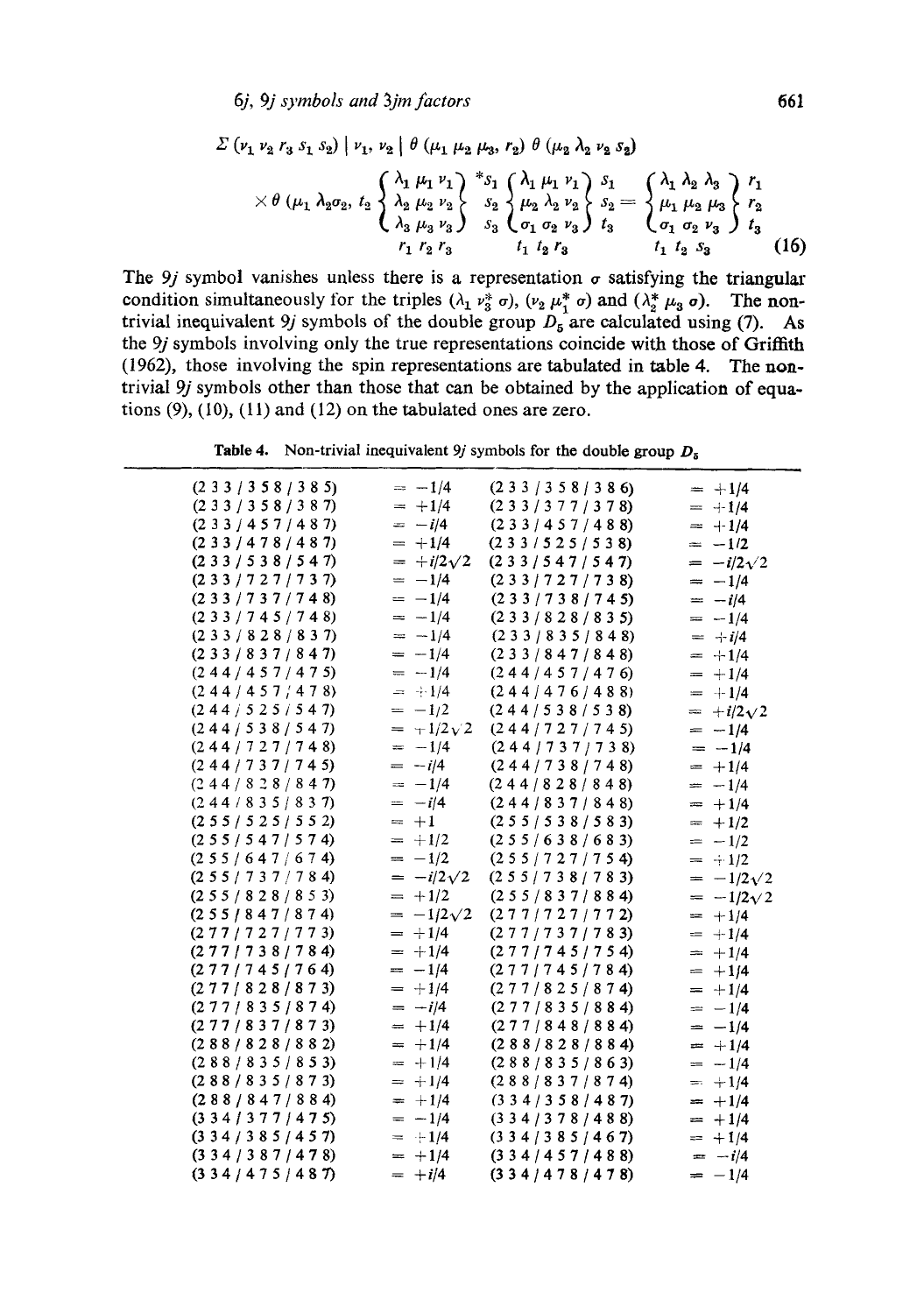| $(3\;3\;4\;7\;5\;7\;4\;7\;8\;7\;3)$                 | $= +1/4$                        | (344/583/853)                        | $= +1/4$ |
|-----------------------------------------------------|---------------------------------|--------------------------------------|----------|
| (334/583/863)                                       | $= +1/4$                        | $(3\ 3\ 4\ 7\ 5\ 8\ 3\ 7\ 8\ 7\ 4)$  | $= -i/4$ |
| (334/773/773)                                       | $= +1/4$                        | (334/773/884)                        | $= +1/4$ |
| (344/457/476)                                       | $= +1/4$                        | (344/478/487)                        | $= +1/4$ |
| $(3\;3\;4\;7\;8\;3\;7\;8\;7\;3)$                    | $= +1/4$                        | (344/457/475)                        | $= +1/4$ |
| (334/457/476)                                       | $= +1/4$                        | (344/478/487)                        | $= +1/4$ |
| (344/488/488)                                       | $= +1/4$                        | (344/538/848)                        | $= +1/4$ |
| (344/547/835)                                       | $= +1/4$                        | (344/547/836)                        | $= -1/4$ |
| (344/737/748)                                       | $= +1/4$                        | (344/738/847)                        | $= +1/4$ |
| (344/745/837)                                       | $= +1/4$                        | (358/538/884)                        | $= +1/4$ |
| (358/547/873)                                       | $=$ +i/4                        | (358/547/874)                        | $= +1/4$ |
| (358/574/847)                                       | $= +1/4$                        | (358/574/848)                        | $= +1/4$ |
| (358/583/835)                                       | $= +1/4$                        | (358/583/836)                        | $= +1/4$ |
| (358/583/837)                                       | $= +1/4$                        | (358/638/884)                        | $= -1/4$ |
| (358/647/873)                                       | $= +1/4$                        | (358/647/874)                        | $= -1/4$ |
| (358/674/847)                                       | $= +1/4$                        | (358/674/848)                        | $= -1/4$ |
| (358/683/837)                                       | $= -1/4$                        | (358/737/783)                        | $= -i/4$ |
| (358/738/784)                                       | $= +i/4$                        | (358/745/773)                        | $= +1/4$ |
| (358/746/773)                                       | $=-1/4$                         | (358/745/873)                        | $= +1/4$ |
| (358/748/874)                                       | $= +1/4$                        | (358/773/847)                        | $= -i/4$ |
| (358/784/837)                                       | $= +1/4$                        | (377/737/773)                        | $= +1/4$ |
| (377/738/783)                                       | $= +1/4$                        | (377/745/754)                        | $= +1/4$ |
| (377/745/764)                                       | $= +1/4$                        | (377/748/784)                        | $- +1/4$ |
| (377/738/874)                                       | $=$ +1/4                        | (377/745/884)                        | $= -i/4$ |
| (378/738/884)                                       | $= +1/4$                        | (378/754/847)                        | $= +1/4$ |
| (378/783/837)                                       | $= +1/4$                        | (378/784/848)                        | $= +1/4$ |
| (457/574/745)                                       | $= +1/4$                        | (457/574/746)                        | $= +1/4$ |
| (457/574/748)                                       | $= +1/4$                        | (457/674/748)                        | $= -1/4$ |
| (457/848/874)                                       | $= +1/4$                        | (478/784/847)                        | $= +1/4$ |
| (478/748/884)                                       | $= +1/4$                        | (488/848/884)                        | $= +1/4$ |
| (358/746/873)                                       | $= +1/4$                        |                                      |          |
| Note:                                               | $\zeta \, \Gamma_t$             | $\Gamma$<br>$\Gamma_k$ ) $r_1$       |          |
| $(i j k / l m n / q s t)_{r_1 r_2 r_3 s_1 s_2 s_3}$ | $\langle \Gamma_t \rangle$<br>≔ | $\Gamma_m$<br>$\Gamma_n \rangle r_2$ |          |
|                                                     | $\mathfrak{c}_{\Gamma g}$       | $\Gamma$ s<br>$\Gamma_t$ ) $r_t$     |          |
|                                                     | $s_{1}$                         | $\boldsymbol{S}_2$<br>$s_{3}$        |          |

The group under consideration is kronecker multiplicity free and hence  $r_1$ ,  $r_2$ ,  $r_3$  and  $s_1$ ,  $s_2$ ,  $s_3$  are suppressed.

## **4. 3jm factors for**  $D_5 \supset C_5$

The branching rules for  $D_5 \rightarrow C_5$ , character table and multiplication table for  $C_5$ double group are given in tables 5, 6 and 7 respectively.

The first step in calculating the 3jm factors of  $D_5 \supset C_5$  is to fix the 2jm factors. Choosing

$$
\begin{aligned} (\Gamma_1)_{\gamma_1\gamma_1} &= (\Gamma_2)_{\gamma_1\gamma_1} = (\Gamma_3)_{\gamma_3\gamma_4} = (\Gamma_4)_{\gamma_2\gamma_5} \\ &= (\Gamma_5)_{\gamma_6\gamma_6} = (\Gamma_7)_{\gamma_8\gamma_9} = (\Gamma_8)_{\gamma_7\gamma_{10}} = +1, \end{aligned}
$$

equation (31) of Butler and Wybourne (1976a) gives

$$
(\Gamma_3)_{\gamma_4\gamma_5} = (\Gamma_4)_{\gamma_5\gamma_5} = +1, \text{ and } (\Gamma_6)_{\gamma_6\gamma_6} = (\Gamma_7)_{\gamma_6\gamma_5} = (\Gamma_8)_{\gamma_{10}\gamma_7} = -1,
$$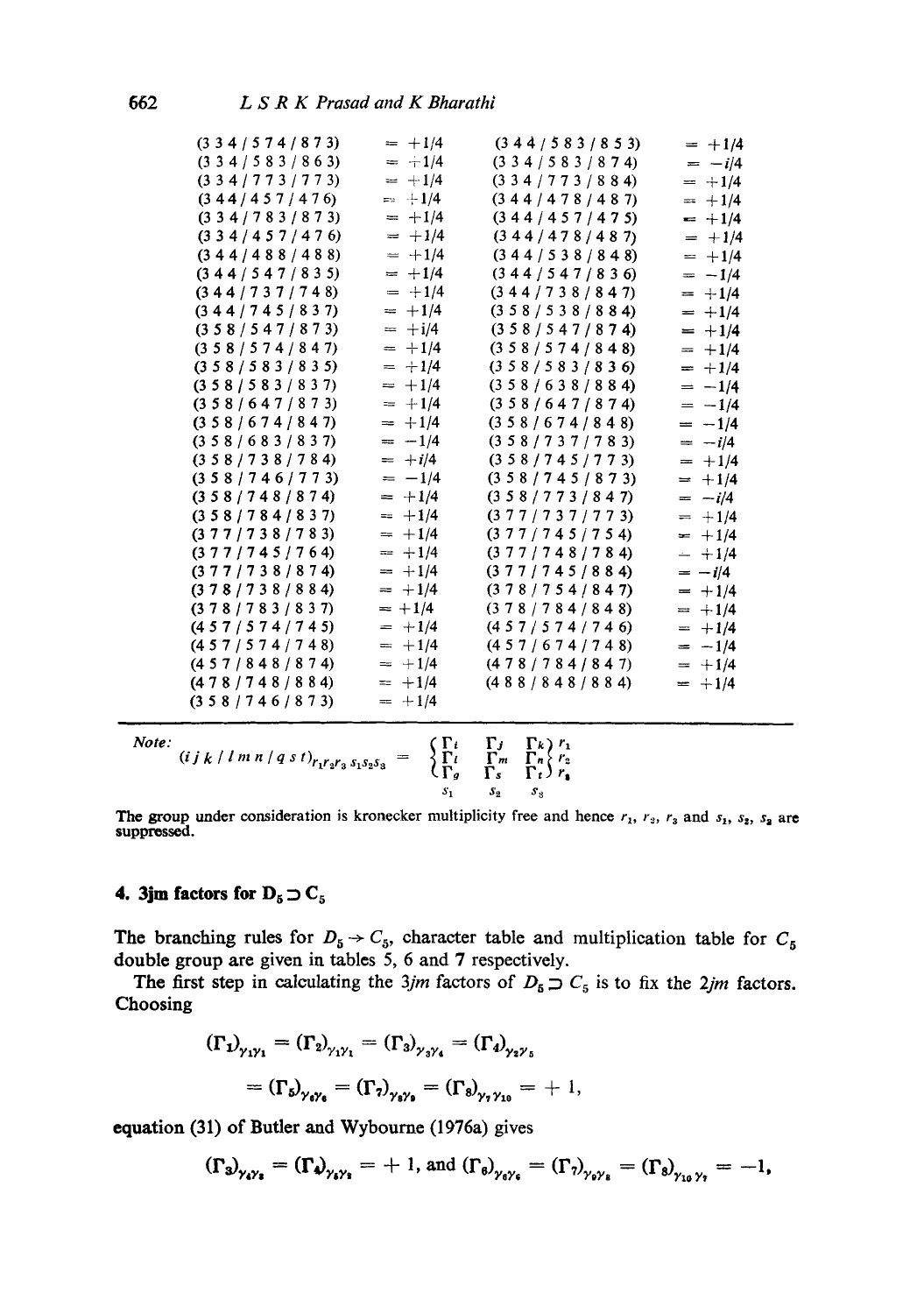where we have made use of the 2j symbols of the groups  $D_5$  and  $C_5$ . For Abelian groups all irreps are orthogonal or quasi-orthogonal, thereby giving  $\phi_{\gamma k} = +1$ . The trivial 3jm factors follow immediately (equation (29) of Butler and Wybourne 1976a) from the equation

$$
\begin{pmatrix} \lambda & \lambda^* & 1 \\ a\sigma & a'\sigma' & 1 \end{pmatrix} = \langle 1 | \lambda a\sigma; \lambda^* a'\sigma' \rangle = |\sigma|^{1/2} |\lambda|^{-1/2} (\lambda)_{a\sigma; a'\sigma'}
$$

Table 5. Branching rules for  $D_5 \rightarrow C_5$ 

| D,                | $C_{\rm s}$                                       |
|-------------------|---------------------------------------------------|
| г.                | $\gamma_1$                                        |
| $\Gamma_{2}$      | $\gamma_1$                                        |
| $\Gamma_{3}$      | $\gamma_3+\gamma_4$                               |
| $\Gamma_{4}$      | $\gamma_2 + \gamma_5$                             |
| Г.                | $\gamma_{\scriptscriptstyle\mathsf{R}}$           |
| $\Gamma_{\kappa}$ | $\gamma_{\alpha}$                                 |
| $\Gamma$          | $\gamma_8 + \gamma_9$                             |
| $\Gamma_{\rm s}$  | $\gamma$ <sub>2</sub> $\div \gamma$ <sub>10</sub> |
|                   |                                                   |

Table 6. Character table for  $C_5$ 

|                | $\boldsymbol{E}$ | $C_{5}$         | $C_5^2$           | $C_5^3$        | $C_5^4$            | Ē    | $C_{5}$        | $C_5^2$        | $\overline{\mathcal{C}}_5^3$ | - -<br>$C_5^1$ |  |
|----------------|------------------|-----------------|-------------------|----------------|--------------------|------|----------------|----------------|------------------------------|----------------|--|
| $\gamma_1$     | 1                | 1               | 1                 | 1              | 1                  | 1    | $\mathbf{1}$   | $\mathbf{1}$   | 1                            | 1              |  |
| 7 <sub>2</sub> | 1                | $w^2$           | w <sup>1</sup>    | $-\mathbf{w}$  | $-w^3$             |      | $w^2$          | w <sup>4</sup> | $-w$                         | $-w^3$         |  |
| $\gamma_3$     | 1                | w <sup>4</sup>  | $-w^3$            | $w^2$          | $-\boldsymbol{w}$  | 1    | w <sup>4</sup> | $-w^3$         | $w^2$                        | $-w$           |  |
| $\gamma_4$     | 1                | $-w$            | $w^2$             | $- w^3$        | w <sup>4</sup>     | 1    | $-\nu$         | $w^2$          | $-\mathbf{w}^3$              | w <sup>4</sup> |  |
| $\gamma_5$     | 1                | $-\mathbf{w}^3$ | $-\boldsymbol{w}$ | w <sup>4</sup> | $w^2$              | 1    | $-w^3$         | $-\mathbf{w}$  | w <sup>4</sup>               | $w^2$          |  |
| $\gamma_6$     | 1                | $-1$            | 1                 | $-1$           | 1                  | $-1$ | $\mathbf{1}$   | $-1$           | 1                            | $-1$           |  |
| $\gamma$       | 1                | ${\cal W}$      | $w^2$             | $w^3$          | w <sup>4</sup>     | $-1$ | $-w$           | $-w^2$         | $-\mu^3$                     | $-W4$          |  |
| $\gamma_3$     | $\mathbf{1}$     | $w^3$           | $-\boldsymbol{w}$ | $-w4$          | $w^2$              | $-1$ | $-\omega^3$    | w              | $w^4$                        | $-w^2$         |  |
| $\gamma_{9}$   | $\mathbf{1}$     | $-w^2$          | $W^4$             | w              | $-w^3$             | $-1$ | $w^2$          | $-w4$          | $-\mathbf{w}$                | $w^3$          |  |
| $\gamma_{10}$  | $\mathbf{1}$     | $-w^4$          | $-w^3$            | $-w^2$         | $-w$               | $-1$ | w <sup>4</sup> | $w^3$          | $w^2$                        | w              |  |
|                |                  |                 |                   |                | $w = \exp(i\pi/5)$ |      |                |                |                              |                |  |

|  | <b>Table 7.</b> Multiplication table for $C_5$ |  |  |
|--|------------------------------------------------|--|--|
|  |                                                |  |  |

|               | $\gamma_1$ | $\gamma_2$              | $\gamma_3$       | $\gamma_{4}$ | $\gamma_{5}$ | $\gamma_6$    | $\gamma_{7}$  | $\gamma_8$    | $\gamma_9$                      | $\gamma_{10}$                    |
|---------------|------------|-------------------------|------------------|--------------|--------------|---------------|---------------|---------------|---------------------------------|----------------------------------|
| $\gamma_1$    | $\gamma_1$ | $\boldsymbol{\gamma}_2$ | $\gamma_3$       | $\gamma_4$   | $\gamma_5$   | $\gamma_{6}$  | ${\gamma}_7$  | $\gamma_8$    | $\gamma_9$                      | $\gamma_{10}$                    |
| $\gamma_2$    |            | $\gamma_3$              | $\gamma_{\perp}$ | $\gamma_5$   | $\gamma_1$   | $\gamma_9$    | $\gamma_8$    | $\gamma_{s}$  | $\gamma_{10}$                   | $\gamma_7$                       |
| $\gamma_3$    |            |                         | $\gamma_5$       | $\gamma_1$   | $\gamma_2$   | $\gamma_{10}$ | $\gamma_6$    | $\gamma_9$    | $\gamma_{7}$                    | $\gamma_3$                       |
| $\gamma_4$    |            |                         |                  | $\gamma_2$   | $\gamma_3$   | $\gamma_{7}$  | $\gamma_9$    | $\gamma_{10}$ | $\gamma_8$                      | $\gamma_{\scriptscriptstyle{6}}$ |
| $\gamma_5$    |            |                         |                  |              | $\gamma_4$   | $\gamma_8$    | $\gamma_{10}$ | $\gamma_{7}$  | $\gamma_{\scriptscriptstyle 6}$ | $\gamma_9$                       |
| $\gamma_6$    |            |                         |                  |              |              | $\gamma_1$    | $\gamma_4$    | $\gamma_{5}$  | $\boldsymbol{\gamma_2}$         | $\gamma_3$                       |
| $\gamma_7$    |            |                         |                  |              |              |               | $\gamma_2$    | $\gamma_3$    | $\gamma_5$                      | $\gamma_1$                       |
| $\gamma_8$    |            |                         |                  |              |              |               |               | $\gamma_4$    | $\gamma_1$                      | $\boldsymbol{\gamma}_2$          |
| $\gamma_{9}$  |            |                         |                  |              |              |               |               |               | $\gamma_3$                      | $\gamma_4$                       |
| $\gamma_{12}$ |            |                         |                  |              |              |               |               |               |                                 | $\gamma_{5}$                     |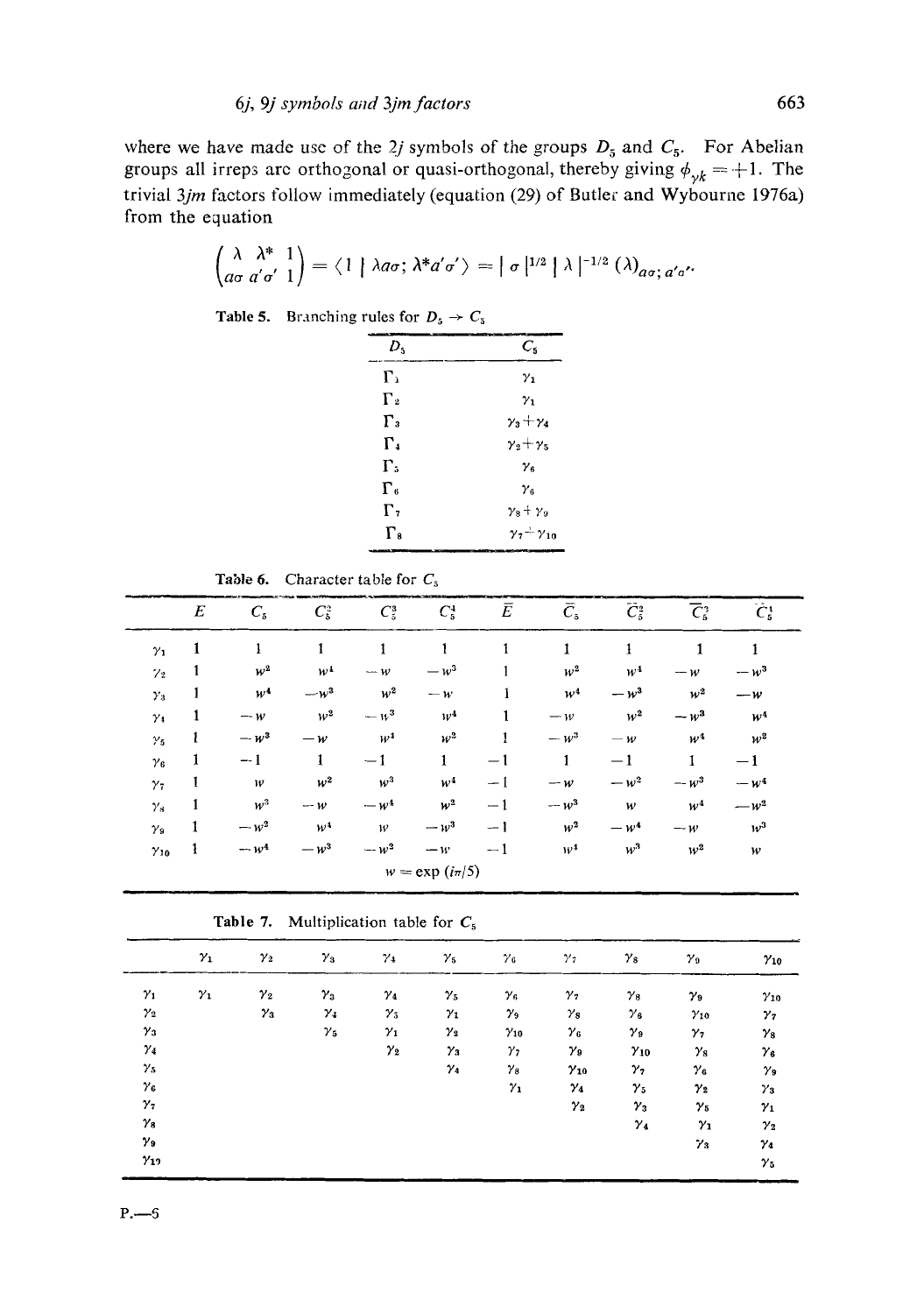| $(2\;3\;3\;1\;1\;3\;4)$ | = | $+i/\sqrt{2}$ |
|-------------------------|---|---------------|
| (244/125)               | ᆖ | $-i/\sqrt{2}$ |
| (255/166)               |   | $-i$          |
| (277/189)               | = | $+i/\sqrt{2}$ |
| (288/1710)              | = | $+i/\sqrt{2}$ |
| $(3\;3\;4\;3\;3\;2)$    | = | $+1/\sqrt{2}$ |
| (344/442)               | = | $+i/\sqrt{2}$ |
| (358/367)               | ≕ | $-i/\sqrt{2}$ |
| (368/367)               | ≕ | $-i/\sqrt{2}$ |
| (377/388)               | ᆖ | $+1/\sqrt{2}$ |
| (378/3910)              | = | $+1/\sqrt{2}$ |
| (457/268)               | ᆖ | $+1/\sqrt{2}$ |
| (467/268)               | = | $+1/\sqrt{2}$ |
| (478/297)               | ≕ | $+1/\sqrt{2}$ |
| (488/21010)             | = | $+i/\sqrt{2}$ |
|                         |   |               |

**Table 8.** Non-trivial inequivalent *3jm* factors for  $D_5 \supset C_5$ 

*Note:* 

 $\left(\frac{ijk}{lmn}\right)_{s}^{r} = \left\{\begin{array}{cc} 1 & i & 1 & j & 1 & k \\ j & & & & \end{array}\right\}^{r}$ 

The magnitudes of the primitive *3jm* factors are obtained using the orthogonality relations (equation (35) and (36) of Butler and Wybourne 1976a). Choosing the relative phases from the orthogonality relations and systematically increasing the power of the largest irrep, we obtain five independent and one dependent primitive *3jrn*  factors of  $D_5 \supset C_5$ . The non-trivial non-primitive inequivalent 3*jm* factors for  $D_5 \supset C_5$  are calculated recursively using the 3jm primitives and the 6j symbols of  $D_5$ in equation (41) of Butler and Wybourne (1976a). The 6*j* symbols of  $C_5$  may be taken to be  $+1$ . The complete set of non-trivial inequivalent  $3jm$  factors for  $D_5 \supset C_5$  are listed in table 8.

## **Acknowledgements**

The authors wish to express their sincere thanks to Dr T S G Krishnamurthy for his interest in this work. One of the authors (KB) is grateful to the Council of Scientific and Industrial Research, Government of India for fellowship.

#### **References**

Butler P H 1975 *Philos. Trans. R. Soc. (London)* A277 545

- Butler P H 1976 *lnt. J. Quant. Chem.* 10 599
- Butler P H and *King* R C 1974 *Can. J. Math.* 26 328
- Butler P H and Wybourne B G 1976a *Int. J. Quant. Chem.* 10 581
- Butler P H and Wybourne B G 1976b *Int. J. Quant. Chem.* 10 615
- Derome J R and Sharp W T 1965 *J. Math. Phys.* 6 1584
- Griffith J S 1962 *The irreducible tensorial method for molecular* symmetry groups (New Jersey, U.SA: Englewood Cliffs, Prentice Hall)
- Golding R M 1973 *Mol. Phys.* 26 661
- Golding R M and Newmarch J D 1977 *Mol. Phys.* 33 1301